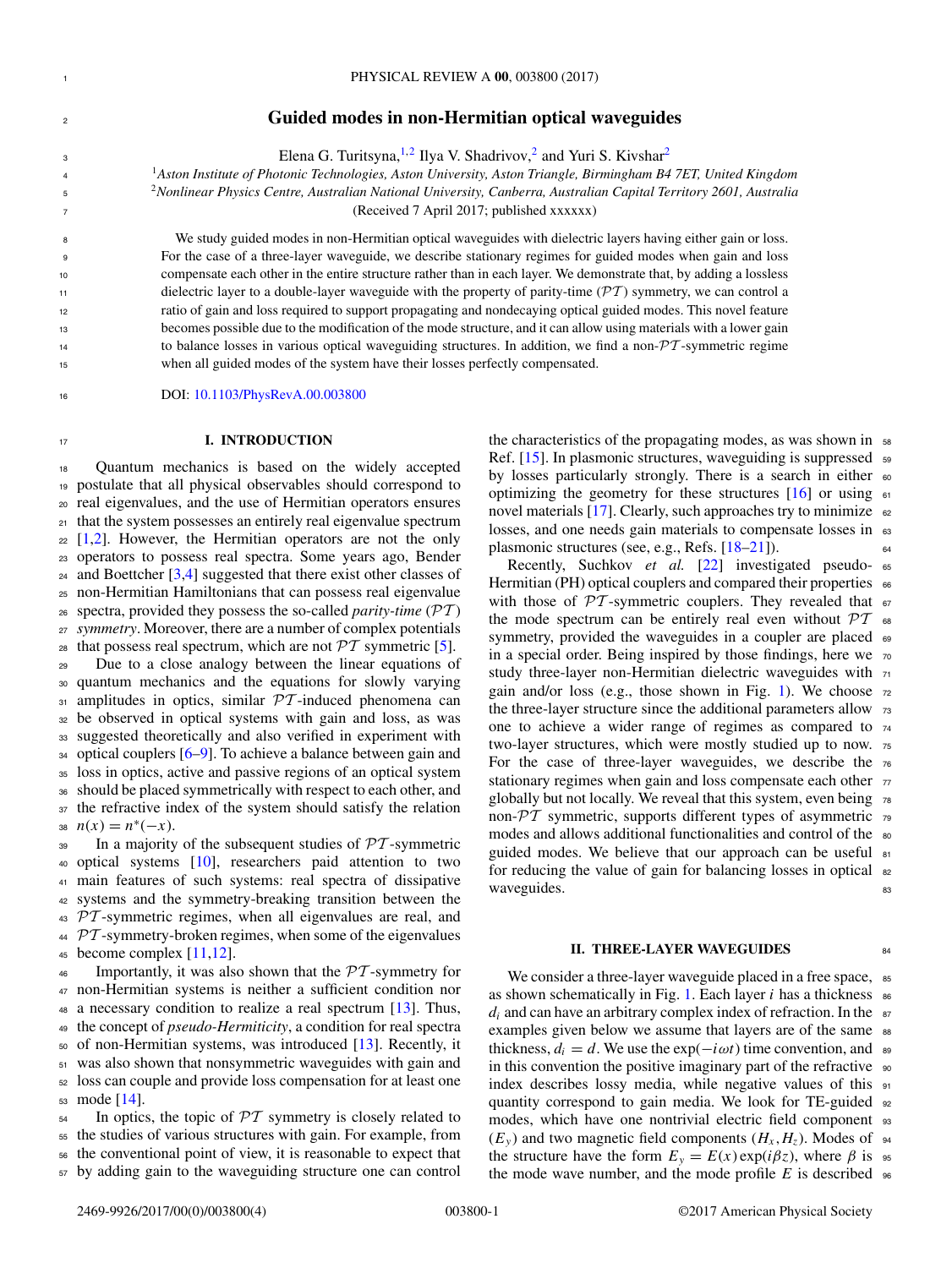<span id="page-1-0"></span>

FIG. 1. Schematics of a three-layer non-Hermitian waveguide. Each layer can be either passive or exhibit gain or loss. For visual identification, we use red tint to denote gain layers, blue to denote loss layers, and grey to denote passive layers.

| $ik_1$                                                           | 0                                      |
|------------------------------------------------------------------|----------------------------------------|
|                                                                  |                                        |
|                                                                  | $-k_2$                                 |
| 0                                                                | $e^{ik_2d_2}$                          |
| 0                                                                | $k_2e^{ik_2d_2}$                       |
| 0                                                                | 0                                      |
|                                                                  |                                        |
| $\vec{e}^{ik_1}$<br>$\vec{e}^{ik_1d_1}$<br>$k_1e^{ik_1d_1}$<br>0 | $e^{-ik_1d_1}$<br>$-k_1 e^{-ik_1 d_1}$ |

<sup>109</sup> where  $\kappa_0^2 = (\beta^2 - \omega^2/c^2)$  and  $k_i^2 = \varepsilon_i \omega^2/c^2 - \beta^2$  are the <sup>110</sup> transverse wave numbers in each medium.

<sup>111</sup> As we mentioned above, the wave numbers of the localized <sup>112</sup> modes are found from the equation

$$
\det(\hat{M}) = 0. \tag{3}
$$

<sup>113</sup> In general, this equation cannot be solved analytically; <sup>114</sup> therefore, in what follows we solve it numerically in order 115 to find the mode wave numbers  $β$ . To find regimes when <sup>116</sup> conservative modes exist in this structure, we fix parameters <sup>117</sup> of the first layer,  $n_1 = 2 + 0.1i$ , and also fix the real parts of the refractive indices of the two remaining layers at 2. Then. ne refractive indices of the two remaining layers at 2. Then, <sup>119</sup> we scan the plane of parameters of imaginary parts of the 120 layers 2 and 3  $[\text{Im}(n_2), \text{Im}(n_3)]$  in order to find points at which 121 there is a solution to Eq. (3) with real  $\beta$ . The examples of this <sup>122</sup> search are shown in Fig. 2, where we demonstrate the cases for 123 three values of layer thickness *d*. For thin layers,  $d = 100$  nm, <sup>124</sup> there is just one mode, and its losses can be compensated  $125$  for parameters shown by the line in Fig.  $2(a)$ . As we make <sup>126</sup> the layers thicker, more modes appear, and corresponding 127 parameters required to compensate their attenuation due to <sup>128</sup> losses are shown by two (for  $d = 200$  nm) and three (for  $t_{29}$   $d = 300$  nm) curves in the Figs. 2(b) and 2(c), respectively. In <sup>129</sup>  $d = 300$  nm) curves in the Figs.  $2(b)$  and  $2(c)$ , respectively. In the set two cases, all the curves intersect in a point on the vertical these two cases, all the curves intersect in a point on the vertical <sup>131</sup> axis. This point corresponds to the case when the middle layer is passive, and  $n_1 = n_3^*$ , where the star denotes complex <sup>133</sup> conjugation. This coincides with the condition of classic <sup>134</sup> optical PT symmetry, when the index of refraction satisfies<br><sup>135</sup> the condition  $n(x) = n(-x)^*$  (with  $x = 0$  corresponding to the condition  $n(x) = n(-x)^{*}$  (with  $x = 0$  corresponding to <sup>136</sup> the center of our structure). The mode structure for the case A

by the equation  $\theta$ 

$$
\frac{d^2E}{dx^2} + \frac{\omega^2}{c^2} [\varepsilon(x) - \beta^2] E = 0.
$$
 (1)

Following the standard procedure for the mode finding, 99 we write solutions in each layer and in the surrounding 100 vacuum, and in order to find the unknown constants we apply 101 the boundary conditions of the continuity of the tangential 102 components of the electric and magnetic fields. There are <sup>103</sup> eight unknown constants of integration and a set of eight linear 104 equations for these unknowns. The set of linear equations has 105 nontrivial solutions when the determinant of the matrix of the <sup>106</sup> coefficients of this set vanishes. We explicitly write this matrix <sup>107</sup>  $\frac{108}{108}$ 

$$
\begin{array}{ccccccccc}\n1 & -1 & -1 & 0 & 0 & 0 & 0 & 0 \\
\kappa_0 & -ik_1 & ik_1 & 0 & 0 & 0 & 0 & 0 \\
0 & e^{ik_1d_1} & e^{-ik_1d_1} & -1 & -1 & 0 & 0 & 0 \\
0 & k_1e^{ik_1d_1} & -k_1e^{-ik_1d_1} & -k_2 & k_2 & 0 & 0 & 0 \\
0 & 0 & 0 & e^{ik_2d_2} & e^{-ik_2d_2} & -1 & -1 & 0 \\
0 & 0 & 0 & k_2e^{ik_2d_2} & -k_2e^{-ik_2d_2} & -k_3 & k_3 & 0 \\
0 & 0 & 0 & 0 & e^{ik_3d_3} & e^{-ik_3d_3} & -1 \\
0 & 0 & 0 & 0 & ik_3e^{ik_3d_3} & -ik_3e^{-ik_3d_3} & k_0\n\end{array}
$$
\n(2)

shown in Fig.  $2(b)$  is shown in Fig.  $3(a)$ . It has a symmetric 137 amplitude distribution, while the phase shows some gradient 138 indicating the energy flow from an active layer to a lossy layer. 139

Cases B and C are quite remarkable, and they are offering *a* <sup>140</sup> *new mechanism* for controlling the required balance between 141 gain and loss in two nonconservative layers. Indeed, if we <sup>142</sup> have two layers of the same thickness, then the condition of 143



FIG. 2. Location of the energy-conserving modes on the plane of parameters of  $[\text{Im}(n_2), \text{Im}(n_3)]$  for three different values of layer thickness *d*: (a)  $d = 100$  nm, (b)  $d = 200$  nm, and (c)  $d = 300$  nm. In panel (b) points A, B, and C show the special cases, and points E and D correspond to general cases, which are discussed in the text.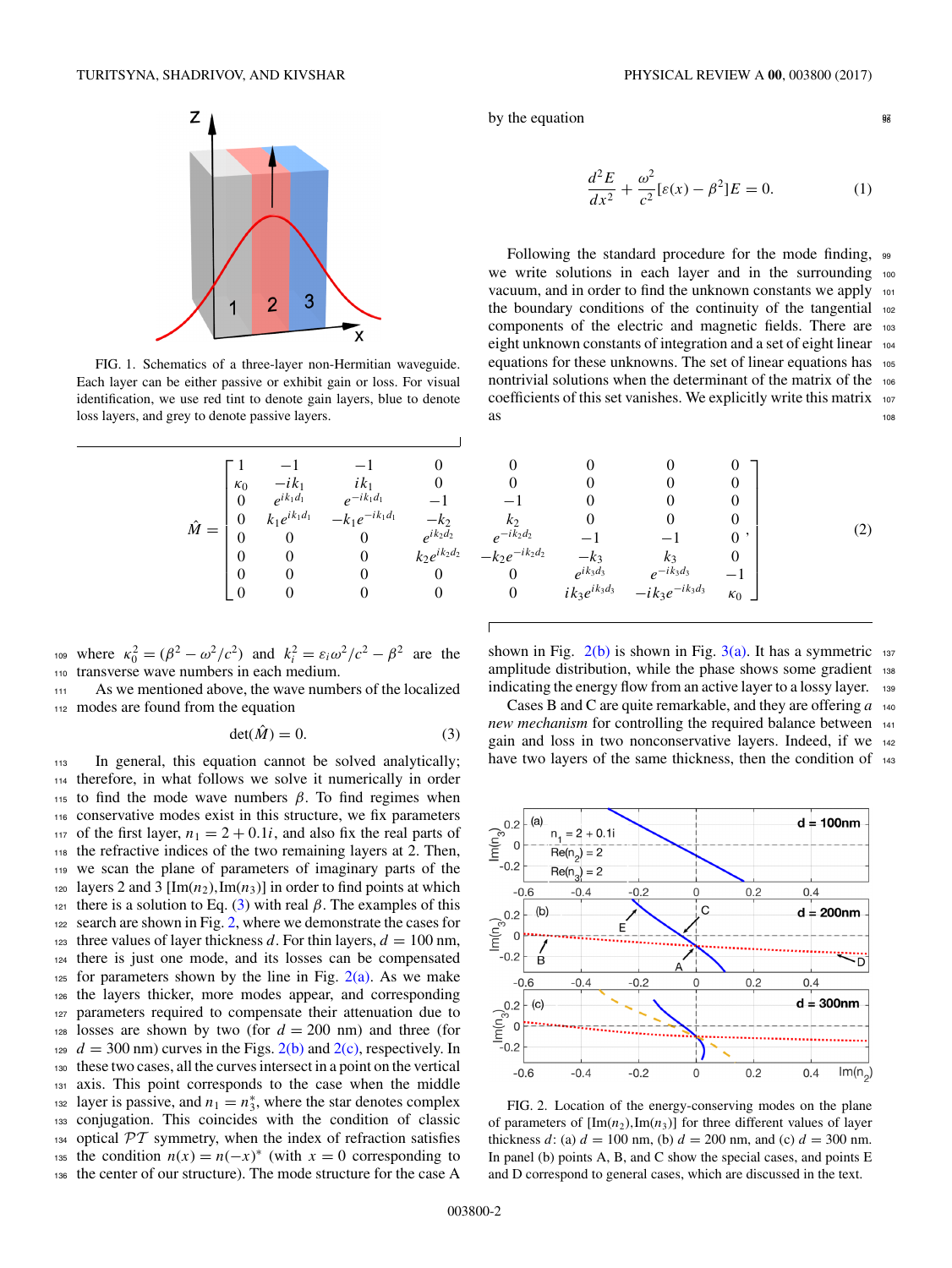<span id="page-2-0"></span>

FIG. 3. Mode structure for three special cases; shown are the electric field amplitudes and phases for (a) a degenerate  $\mathcal{P}\mathcal{T}$ symmetric case with parameters corresponding to point A in Fig. [1](#page-1-0) and  $(b, c)$  two cases corresponding to points B and C in Fig. [1,](#page-1-0) when one of the layers is passive. Parameters of the structures are shown in the corresponding figure panels.

 usual  $PT$  symmetry requires that the amount of gain in one of the layers is equal to the loss in another layer. Now, we can attach the third layer to the structure, and due to a change in the mode profile the amount of the required gain can be 148 either larger [case B, Fig.  $3(b)$ ] or smaller [case C, Fig.  $3(c)$ ]. In the former case, the amount of gain is characterized be the <sup>150</sup> imaginary part of the index of refraction, Im( $n_3$ )  $\approx -0.517$ , while in the latter case, it is −0*.*0524, whose magnitude is <sup>152</sup> almost twice smaller than the loss coefficient  $\text{Im}(n_1) = 0.1$ .<br><sup>153</sup> This is achieved by having larger field intensities in the gain This is achieved by having larger field intensities in the gain layer as compared to the field in the lossy layer.

 Finally, in a more general case, the modes have a compli- cated structure shown in Fig. 4, where we show two typical modes corresponding to the two dispersion curves. One of the modes resembles the fundamental mode of dielectric waveguides with just one maximum, while another one is double humped.

 Equation [\(3\)](#page-1-0) has more than one solution. We study one 162 case of fixed parameters, case E:  $n_1 = 2 + 0.1i$ ,  $n_2 = 2 -$ <sup>163</sup> 0.2075*i*, and  $n_3 = 2 + 0.3098i$ . In this case, we plot det(*M*) on the complex plane of wave numbers in Fig. 5. We observe that there are several zeros that correspond to the solutions of  $_{166}$  Eq. [\(3\)](#page-1-0). There is one solution that corresponds to the mode that propagates without loss (marked by a red cross), and there are multiple solutions with complex wave numbers corresponding to the modes that decay away from the source. Thus, we can conclude that our system provides energy conservation just for one mode, whereas other modes experience attenuation.



FIG. 4. Mode structure for two general cases. Shown are the electric field amplitudes and phases; (a) and (b) correspond to points E and F in Fig. [1,](#page-1-0) respectively.

Figure [6](#page-3-0) shows the parameter plane of the imaginary parts  $172$  $[\text{Im}(n_2), \text{Im}(n_3)]$  for the asymmetric case, when  $\text{Re}(n_3) = 173$ 2.2, while  $n_1$  and  $n_2$  are the same as above. Two curves  $174$ corresponding to the two modes of the system still intersect at 175 one point, but this point is now not on the  $\text{Im}(n_2) = 0$  axis, as it 176 was in the previously considered symmetric case. Remarkably, 177 this regime now possesses the same properties as the  $\mathcal{P}\mathcal{T}$ - 178 symmetric case, i.e., both modes of the system have real eigen 179 wave numbers, but the system is not  $\mathcal{PT}$  symmetric. Thus, we 180 have revealed novel regimes in nonsymmetric structures when 181 all modes have their losses perfectly compensated by gain. 182



FIG. 5. Determinant of the matrix *M* in the logarithmic scale on the plane of complex wave numbers. Shown are the points of the stationary propagating mode (marked by a red "x") and the nonpropagating modes (marked by black circles).